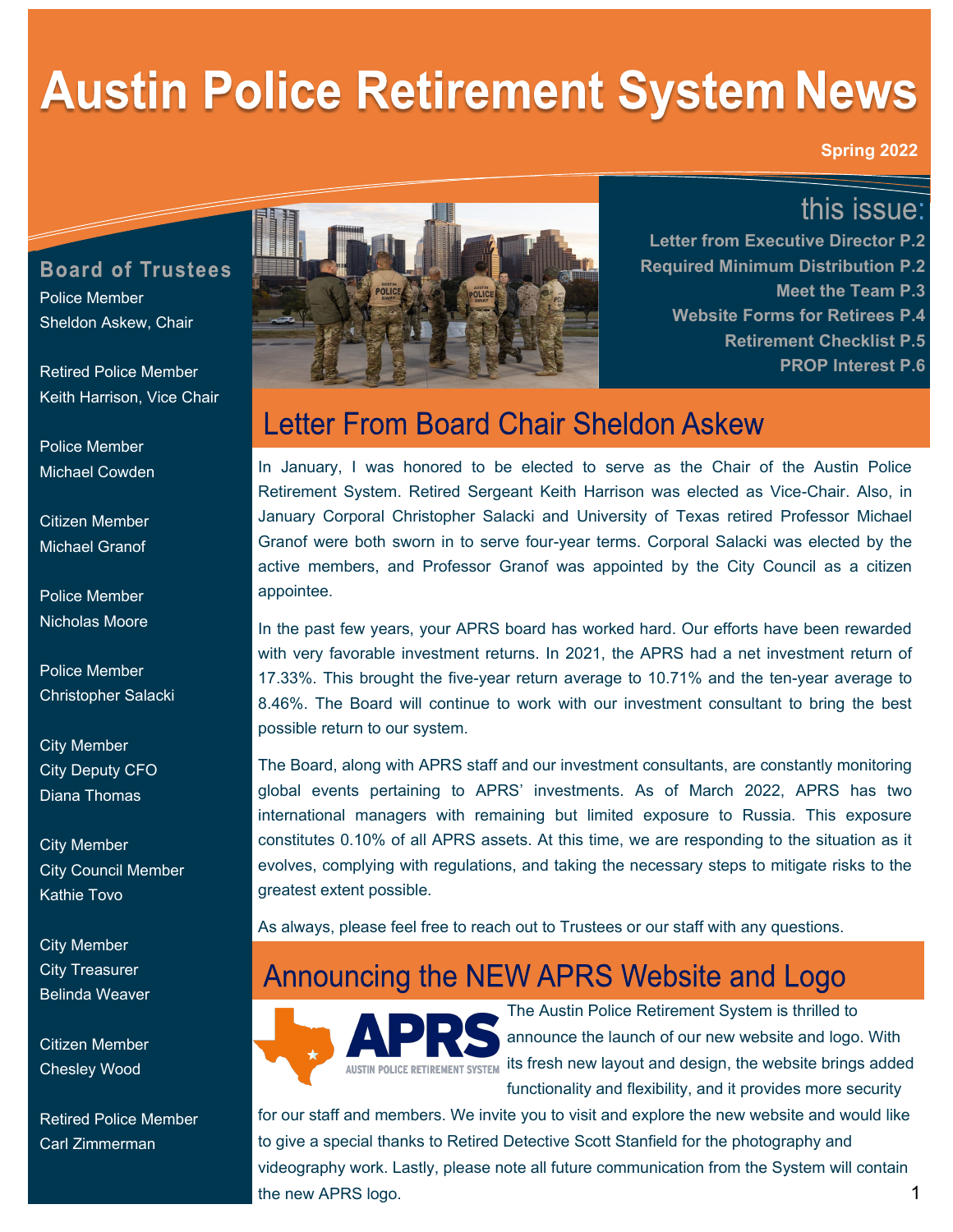# **Letter From Executive Director Pattie Featherston**

APRS staff continue to be honored to serve Austin police officers. Our staff team has

expanded, and we have highlighted each person in this newsletter. We believe we have gathered a very impressive and capable group, and we each continue our dedication to good stewardship of the trust fund and delivery of excellent customer service.



We hope the information in this newsletter is helpful to you. Please see the article and link announcing our new website and logo. In addition,

please note the article and link to our virtual retirement seminar that should be helpful to you.

In addition, you will see mention of a very significant development related to technology. APRS has launched implementation for transition to a new Pension Administration Software (PAS). We are excited for it to come to fruition in 2024.

There are a variety of other topics, including some especially of interest to retirees, such as the rules for participation in the Post Retirement Option Plan (PROP) and required minimum distribution (RMD) as driven by federal tax law. You will also see guidance about how to access necessary forms on the APRS website.

Please let us know if you need anything and how we may serve you better.

## **Required Minimum Distribution**

Retired members with Post Retirement Option Plan (PROP) accounts need to be aware of the laws and policies regarding the required minimum distributions (withdrawals) that must occur when they reach a certain age. This requirement is based in federal tax law, and it is essential that strict enforcement be followed to allow APRS to maintain its tax qualification status for the benefit of the entire System and all its members.

Section  $401(a)(9)$  of the Internal Revenue Code (IRC) requires members who are participating in a governmental plan with an account balance at the end of the calendar year in which the member attains (or would have attained) age 72 (or 70  $\frac{1}{2}$  on or before December 31, 2019) to follow a distribution process. Failure to satisfy the minimum distribution requirements could jeopardize the tax qualification status of the System and subjects the member to a tax of 50% of the amount that should have been but was not paid to the participant for the year. Members have until March 1st of the following year after the year they achieve the age that triggers the required minimum distribution to make the necessary withdrawal.

APRS policy further details certain steps that must be taken to ensure the System and the participant comply with Section 401(a)(9) of the IRC. The System requires a written statement from the member's tax advisor explaining how the distributions taken or not taken from the PROP account at APRS is in complete compliance with Section 401(a)(9) of the Code for all funds/accounts that the member holds that are subject to the requirements of the federal law.

#### Model QDRO Available

For members faced with divorce, a model Qualified Domestic Relations Order (QDRO) is available on the APRS website. It is a legal document**,** in addition to a divorce decree that specifies if a former spouse is awarded any portion of the APRS member's retirement benefit and how much. Please note the model was last updated and approved in July 2017. Always check the website for the current version. Any updates, however, do not impact any QDROs already adopted by the court.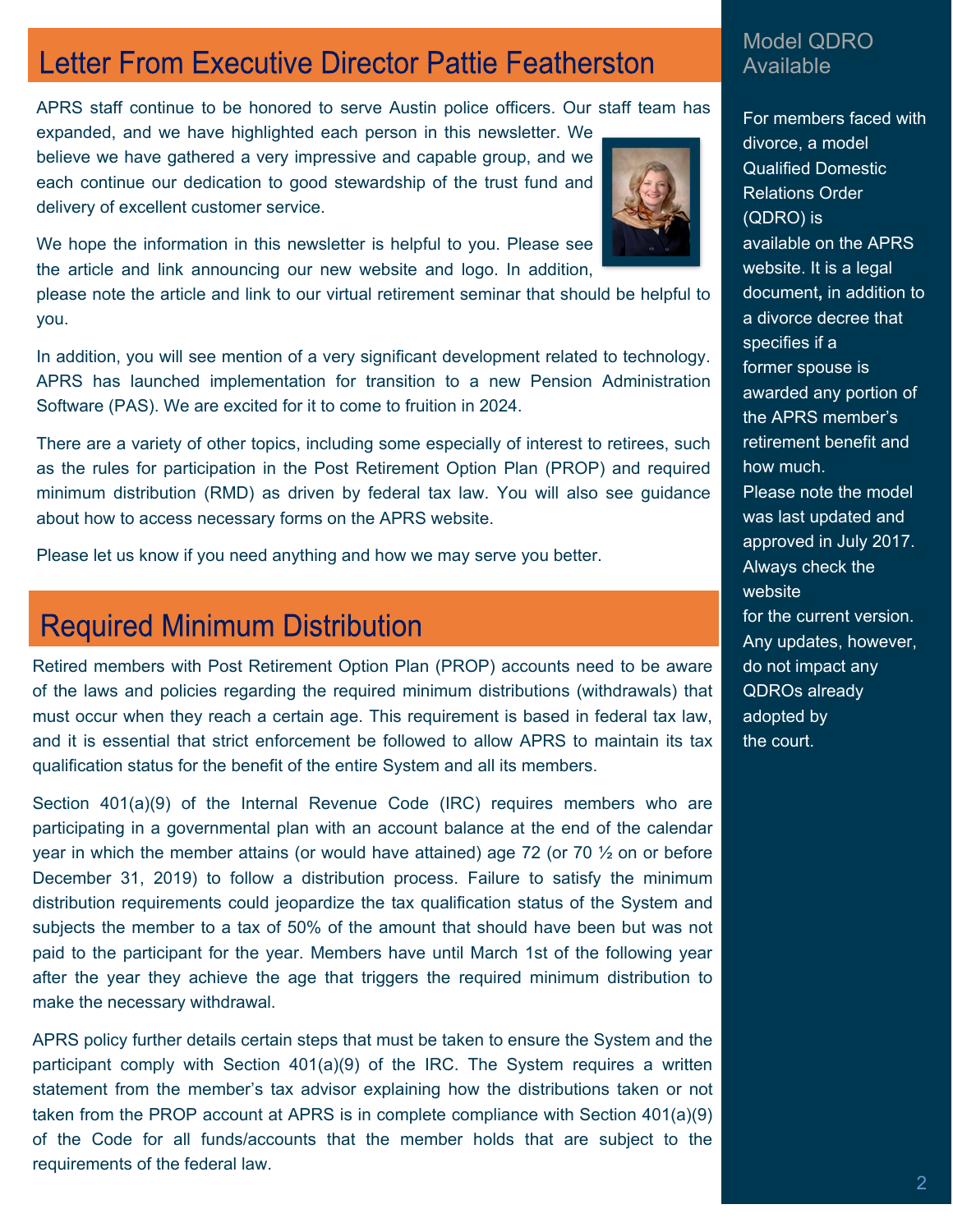#### Virtual Seminar on APRS Website

In-person seminars have been postponed for an uncertain timeframe; however, the System created a virtual retirement education seminar that can be found on the website at www.ausprs.org. We hope this presentation can provide members with basic information about the APRS benefit plan.

### **Meet the Team, Continued**

#### **Pattie Featherston, Executive Director**

Pattie was selected by the APRS Board of Trustees to lead the System in early 2016. She previously worked many years as an executive in pension management at the Teacher Retirement System of Texas, serving most recently as the Chief Operating Officer (i.e., Deputy Director). She also served in various capacities over her career working closely with the Texas Legislature, both in public and private sector positions. Pattie holds a BBA from the University of Texas at Austin.

#### **Tyler Link, Deputy Executive Director**

Tyler joined the staff of APRS in the fall of 2021 after serving nearly ten years as a police officer for the City of Austin. During his career as a police officer, he served five years as a Trustee on the APRS Board, which included Chairing the Actuarial Review Committee. He was later elected to Chair the Board of Trustees and held this position for almost two years. Tyler holds a BA and MS in Applied Criminology from Lamar University.

#### **Stephanie Willie, Deputy Director**

Stephanie began her career at APRS in 1994 as the Administrative Assistant. She has filled multiple roles in the establishment and development of the office over time since the early years of APRS and has served in the position of Deputy Director for the last 15 years. She attended Concordia University where she received her BA in Business Management.

#### **John Poth, Director, Finance**

John joined the staff at APRS in April 2017 as Finance Manager and is now the Director, Finance. Prior to APRS he had 24 years of experience working in various financial positions, most recently for the Employees Retirement System of Texas. He holds a BBA and MBA from St. Edward's University in Austin, and a Master of International Management from Arizona State University/Thunderbird School of Global Management.

#### **Michelle Ruland, Director, Benefits**

Michelle began her career with APRS as the Administrative Assistant in 2004 and is now the Director, Benefits, serving the active and retired members of the System. She has a BA in Communications from the University of New Mexico and is currently in pursuit of an MBA from Texas A&M International University.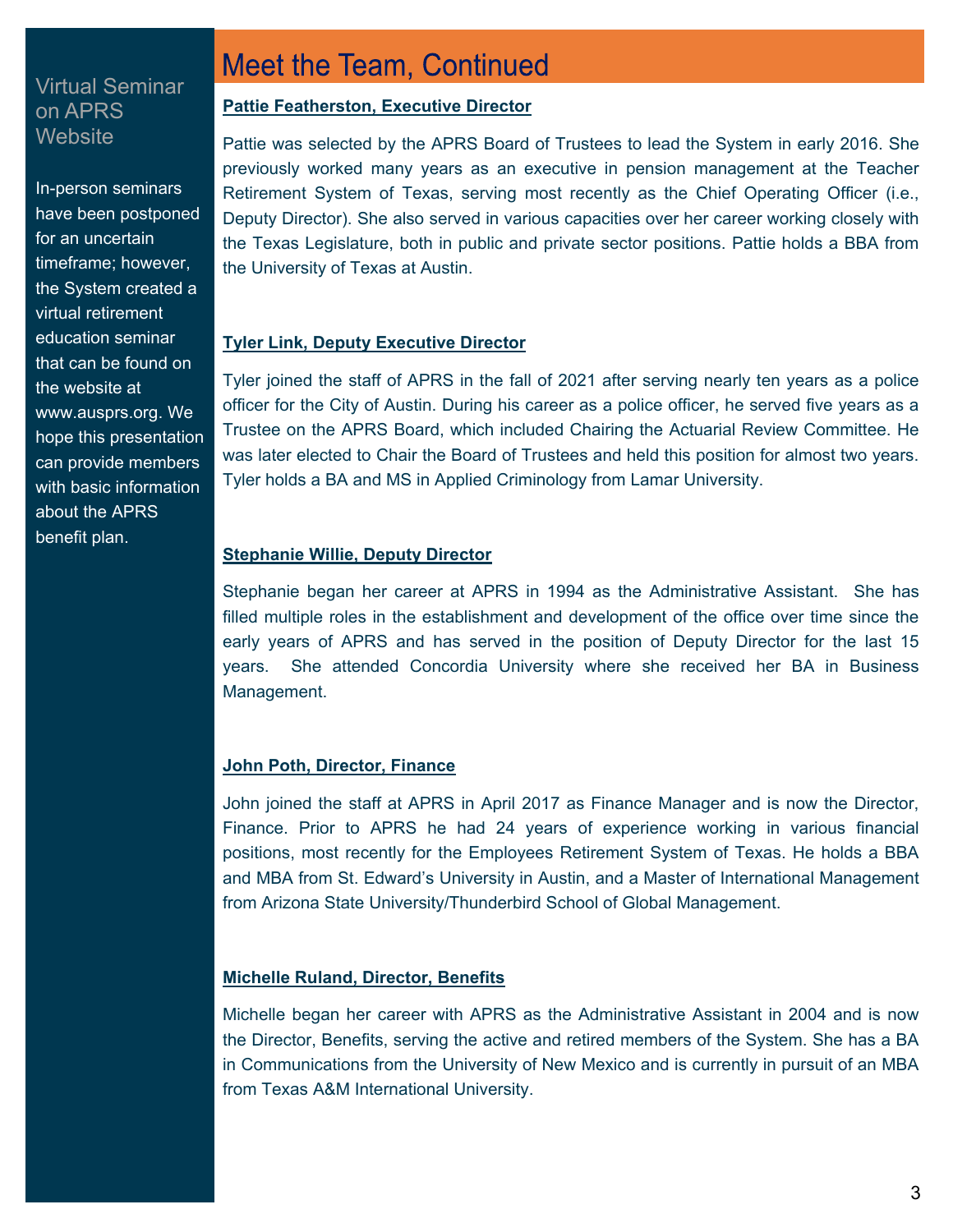### **Meet the Team**

#### **Deborah Esparza, Benefits Specialist**

Deborah joined APRS as an intern in 2015 while attending UT. She then transitioned to a full-time office administration position in 2017, after graduation and completing a Bachelor of Science in Kinesiology with the University of Texas at Austin. Within a year she was promoted to the position of Benefits Specialist.

#### **Amethyst Cosson, Accounting Associate**

Amethyst joined the staff of APRS in February of 2022 as an Accounting Associate after previously working for Deloitte Tax, LLP, as a Private Wealth Tax Consultant. Amethyst received both her BBA and MBA in Professional Accounting from the University of Texas at Austin.

#### **Aaron Emma, Benefits Coordinator**

Aaron joined the staff of APRS in April of 2022 as the Benefits Coordinator. Prior to joining APRS, Aaron worked in the private sector as a Benefit Administrator and spent five years with the Employees Retirement System of Texas. Aaron holds a BA in History from Michigan State University.

#### **Jennifer Grahmann, Office Administrator**

Jennifer joined the staff of APRS in August 2019 in the position of Office Administrator. Prior to her time at APRS, she worked as a Realtor with Keller Williams, and as a Team Coordinator with UTIMCO. She has a BA from Texas State University and a Project Manager Certification from the University of Texas at Austin.

# **Pension Administration Software (PAS) Update**

APRS is pleased to announce that, after a lengthy RFP process, Levi, Ray & Shoup was engaged to update the System's Pension Administration Software (PAS). This is a multiyear project with a targeted completion date in 2024. Once completed, APRS will be able to offer members an online portal to log in to view account information, update contact information, create benefit estimates, and send and receive secure messages with APRS staff.

### Website Forms for Retirees

If you are a retiree and need to make any changes to your contact information, PROP account, or bank account please visit our website. We have conveniently made accessible forms authorizing APRS staff to perform these changes: · PROP Distribution · PROP Annuity **Deferral** · Federal Tax Withholding Change · Address Change · Bank Account Change

**Instructions** 1. Visit the APRS website at www.ausprs.org 2. Navigate to RETIREES. 3. For PROP changes, scroll to the PROP section. 4. For all other changes, scroll to the RETIREE FORMS section. 5. Select the appropriate PDF to download, save and complete. 6. We strongly urge you to upload the form to the MEMBER PORTAL located at the top right of the website. Alternatively, you can mail the form to the APRS P.O. Box as it contains highly sensitive information. Please do not email these documents, as it is not a secure way to transmit personally identifiable information.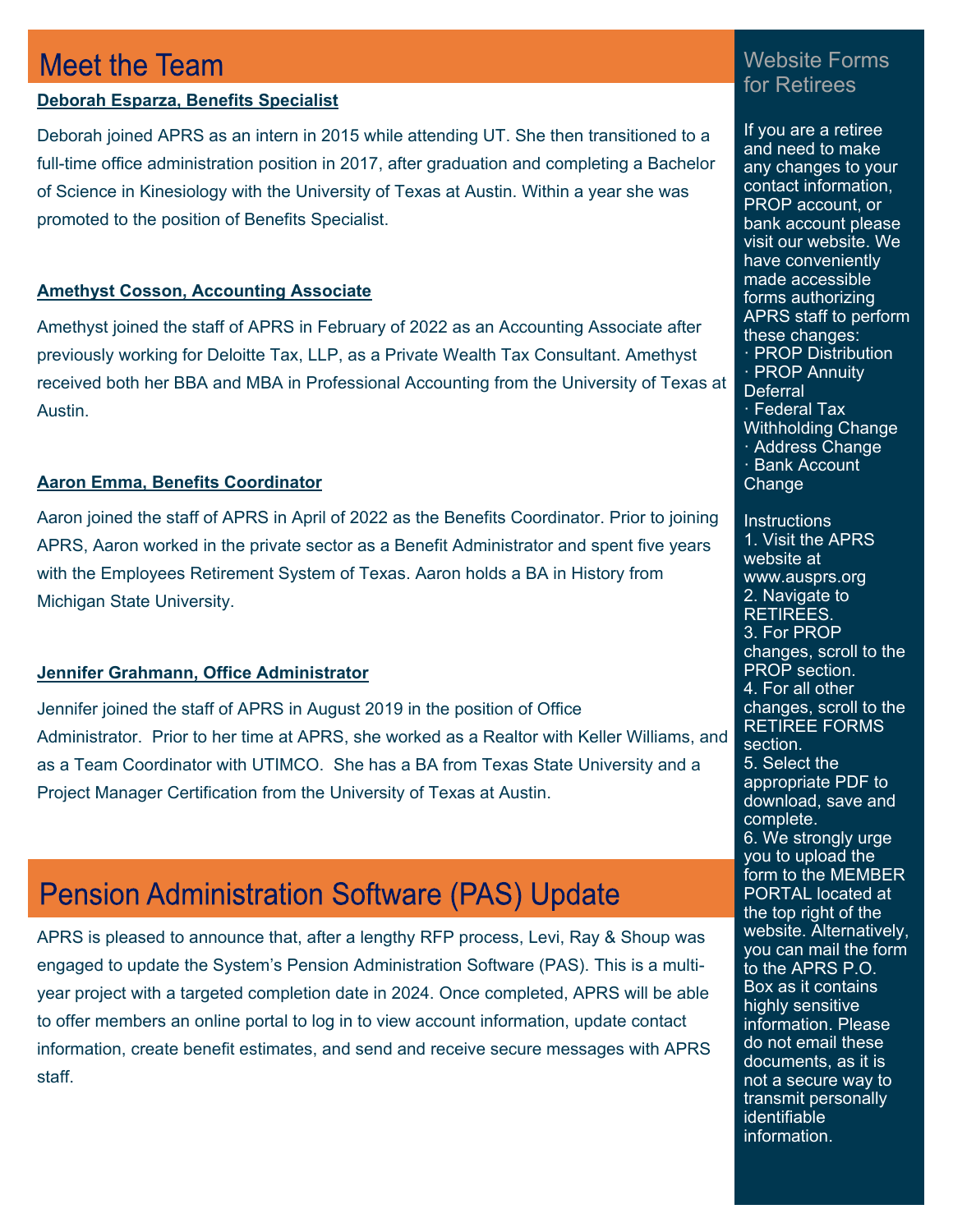# **Retirement Checklist and Documents Needed**

Congratulations! If you are nearing your chosen retirement date, make sure you have taken the necessary steps and have all the required documents handy to complete the process.

Determine your last day of employment. Your actual retirement date is usually the last day of that same month, and your first benefit payment will be the last day of the next month. Decide if you will choose a survivor option for a continued annuity payment after your death. Then determine who the survivor is and which survivor option is right for you and your survivor.

You will also need to decide on federal income tax withholdings, so be prepared to fill out a W-4P for the IRS. This**,** plus your insurance choices**,** will determine your final net pay annuity amount. Contact APD-HR for further information about sick leave and vacation leave balances, as these are not administered by APRS.

When you are all ready to sign the retirement paperwork with APRS, be sure to have these documents ready to provide to the System: Driver's License(s) or other accepted photo ID for member and survivor; Social Security Card(s) for member and survivor; Birth Certificate(s) for member and survivor; Marriage License, if any; Qualified Domestic Relations Order (QDRO), if any, unless it is already approved and is on file with APRS; and a Bank document for direct deposit (cancelled check).

Visit the APRS website at https://www.ausprs.org/actives/steps-to-retirement for more tips on how to plan ahead for your big day.

# **Keep All Your Beneficiary Forms Updated**

We see a continuing need to emphasize the importance of keeping beneficiary forms current. State law allows a member to designate a spouse or non-spouse to receive a death benefit, which is different from a chosen survivor selected to receive the member's continued annuity upon death.

It is very important for APRS members to be aware that failure to have a valid APRS beneficiary form on file with the System, and to keep it current, can complicate the management of the final affairs of a deceased officer. Members should especially review death benefit beneficiary designations any time you have a change in life circumstance, such as marriage, divorce, death of a spouse or other designated beneficiary, or birth of a child.

The beneficiary form for death benefits can be submitted on the website. Multiple beneficiaries can be named, and this designation may be changed during the member's career or during retirement. The death benefit paid for an active member's account is paid in the amount of two times the balance of the deceased member's contribution account balance, with a minimum of \$10,000. The benefit paid for a deceased retiree is \$10,000 (or a proportionate amount if retired under the Proportionate Retirement Program).

It is equally important for retired members participating in PROP to be sure you have a PROP beneficiary form on file with the System. This is separate from the death beneficiary form. See the banner to the right of this article for how to access retiree forms on the website.

Annual **Statements** Mailed in January

Annual statements were mailed to active members and to PROPparticipating retirees in January. Please review your statement and contact the APRS office if you have any questions or if you did not receive your statement.